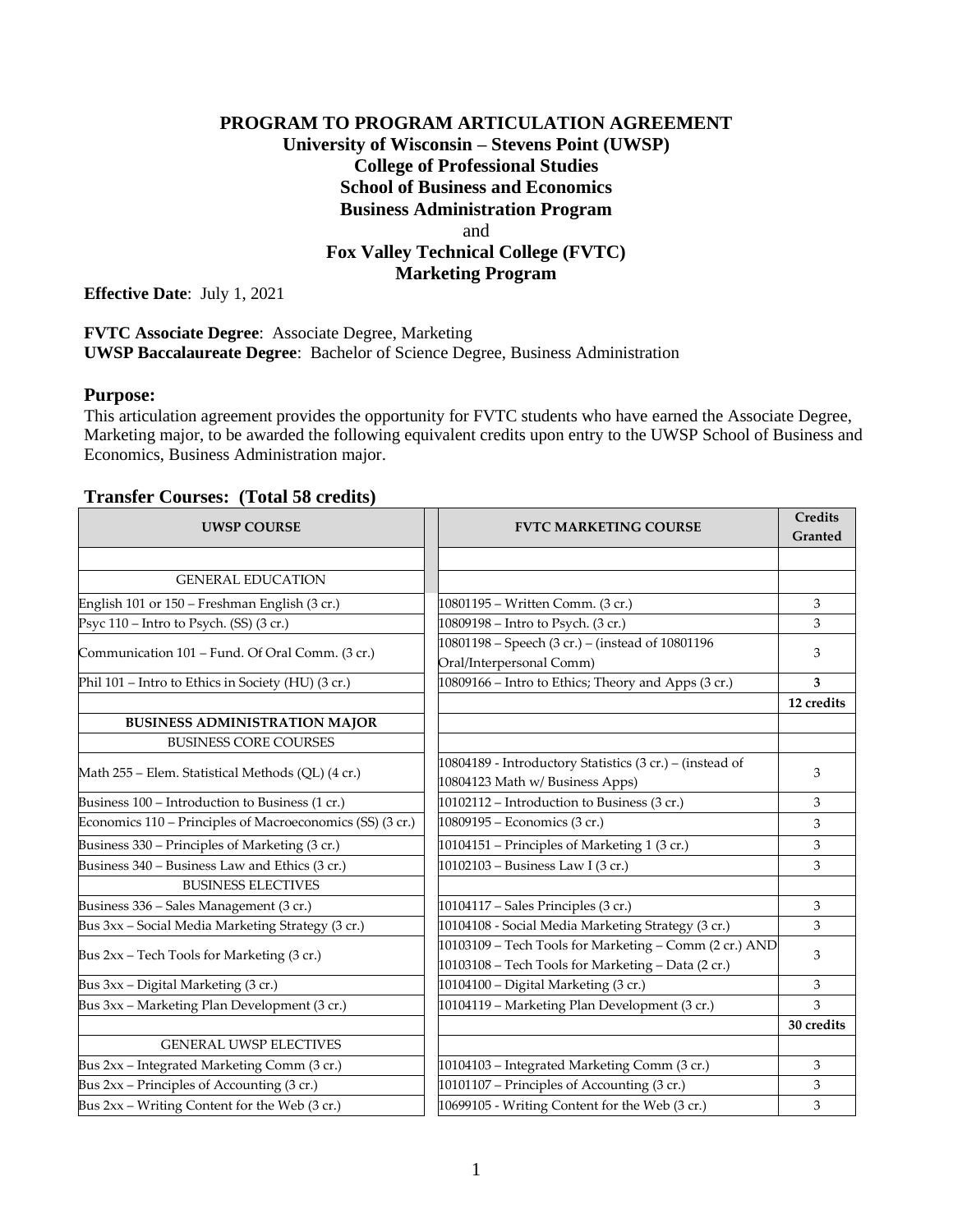| Bus $2xx$ – Professional Sales (2 cr.)  | 10104118 - Professional Sales (2 cr.)                  |            |
|-----------------------------------------|--------------------------------------------------------|------------|
| Bus $2xx$ – Marketing Analytics (3 cr.) | $10104101 - \text{Marketing Analysis} (3 \text{ cr.})$ |            |
| Bus $2xx$ – Sales Strategy (2 cr.)      | $10104119$ – Sales Strategy (2 cr.)                    |            |
|                                         |                                                        | 16 credits |
|                                         |                                                        |            |
|                                         | <b>ITOTAL TRANSFERRED CREDITS</b>                      | 58         |

#### **REQUIRED COURSES: (Total 65-74 credits)**

The following coursework will be required to obtain the Bachelor of Science in Business Administration:

| UWSP REQUIREMENT                                     | <b>UWSP COURSE</b>                                    | Credits       |
|------------------------------------------------------|-------------------------------------------------------|---------------|
|                                                      |                                                       |               |
| <b>GENERAL EDUCATION</b>                             |                                                       |               |
| <b>Written Communication</b>                         | English 202 - Sophomore English                       | 3             |
| Wellness                                             | Choose from designated classes                        | $\mathbf{1}$  |
| Arts (ART)                                           | Choose from designated classes                        | 3             |
| Historical Perspectives (HP)                         | Choose from designated classes                        | 3             |
| Natural Sciences (NS)                                | Choose from designated classes                        | 3             |
| Additional ART/HU/HP/NS                              | Choose from designated classes                        | 3             |
| Global Awareness (GA)                                | Can be satisfied with above classwork                 | $0 - 3$       |
| Environmental Responsibility (ER)                    | Can be satisfied with above classwork                 | $0 - 3$       |
| U.S. Diversity (USD)                                 | Can be satisfied with above classwork                 | $0 - 3$       |
|                                                      |                                                       | 16-25 credits |
| <b>BUSINESS ADMINISTRATION MAJOR</b>                 |                                                       |               |
| <b>BUSINESS CORE COURSES</b>                         |                                                       |               |
| Math for Social Sciences or Applied Calculus         | Math 109 or 111 <sup>*</sup>                          | 4             |
| Principles of Microeconomics (SS)                    | Econ 111                                              | 3             |
| Introduction to Financial Accounting                 | Acct 210                                              | 3             |
| Introduction to Managerial Accounting                | Acct 211                                              | 3             |
| Written Communication for the Business Professional  | <b>Bus 300</b>                                        | 3             |
| Oral Communication for the Business Professional     | <b>Bus 301</b>                                        | 3             |
| Organizational Behavior                              | <b>Bus 325</b>                                        | 3             |
| Principles of Finance                                | <b>Bus 350</b>                                        | 3             |
| Principles of Production                             | <b>Bus 360</b>                                        | 3             |
| Management Information Systems                       | <b>Bus 370</b>                                        | 3             |
| Principles of Business Analytics                     | <b>Bus 380</b>                                        | 3             |
| Internship (EL)                                      | Bus 497                                               | 3             |
| Management Capstone                                  | <b>Bus 480</b>                                        | 3             |
| <b>GENERAL BUSINESS ELECTIVES</b>                    |                                                       |               |
| Choose from 200-400 level ACCT, BUS, or ECON courses | See course catalog and semester timetable for options | 3             |
| Choose from 200-400 level ACCT, BUS, or ECON courses | See course catalog and semester timetable for options | 3             |
| Choose from 200-400 level ACCT, BUS, or ECON courses | See course catalog and semester timetable for options | 3             |
|                                                      |                                                       | 49 credits    |
|                                                      |                                                       |               |
|                                                      | TOTAL REMAINING CREDITS                               | 65-74         |

*\* Will need to test in or take pre-requisite*

## *General Business Electives may not include the following courses: ACCT 498, BUS 320, BUS 496, BUS 498, ECON 200, or ECON 498.*

*UWSP University graduation requirements for a Bachelor of Science Degree will need to be completed: 40 credits at 300 and 400 level and 120 minimum total.*